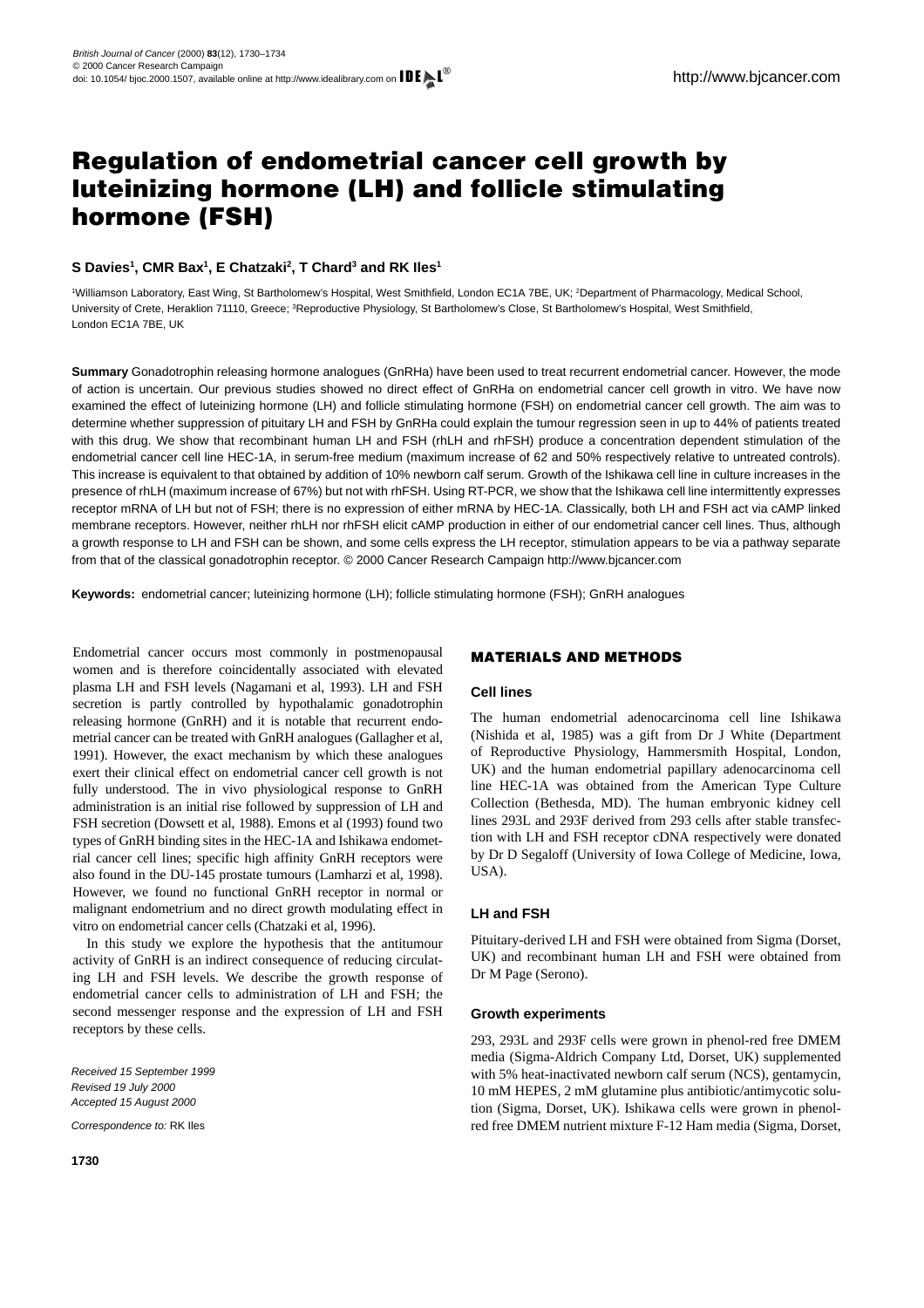UK) supplemented with 10% NCS, glutamine plus antibiotic/ antimycotic solution (Sigma, Dorset, UK). The HEC-1A cells were grown in phenol-red free RPMI-1640 media (Sigma, Dorset, UK) supplemented with 10% NCS plus antibiotic/antimycotic solution (Sigma, Dorset, UK). All the cells were grown in 75 cm<sup>2</sup> flasks in a humidified atmosphere of 5%  $CO<sub>2</sub>$  at 37 $°C$ .

For the growth experiments, cells were plated in 24-well microtitre plates with serum free media containing 0.1% bovine serum albumin  $(10^4 \text{ cells well}^{-1})$ . After a 24-hour settling period, individual wells were treated with varying concentrations of pituitary derived or recombinant human LH and FSH. The cells were incubated for 6 days with a medium change every 2 days. The medium was then removed and the cells were lysed in  $1 \times$  Standard Saline Citrate/0.06% Sodium Dodecyl Sulphate overnight at –20˚C. DNA content was quantified by the method of Labarca and Paigen (1980).

## **Cyclic AMP competitive binding assay**

Total cAMP levels were measured after cell incubation for 15 min with increasing concentrations of LH and FSH (300–10 000 U  $1^{-1}$ ) and forskolin (10  $\mu$ M) in the presence of 0.25 mM 3-isobutyl-1methylxanthine (Sigma, Dorset, UK). The cells were lysed by boiling, and the cell lysates were assayed for cAMP using a competitive binding assay. Briefly, this assay relies upon competition between [3 H] labelled cAMP (Amersham, Buckinghamshire, UK) and unlabelled cAMP in the sample for a crude cAMP binding protein prepared from bovine adrenal glands [\(Brown et al,](#page-4-0) [1971;](#page-4-0) [Farndale et al, 1992\).](#page-4-0) After incubation, free [<sup>3</sup>H] cAMP is adsorbed onto charcoal and removed by centrifugation. Bound [<sup>3</sup>H] cAMP remains in the supernatant and is measured by liquid scintillation counting. The protein content of cells was quantified using the Folin-Lowry method [\(Lowry et al, 1951\)](#page-4-0) in order to standardize the cAMP responses.

# **Extraction of messenger RNA**

Messenger RNA was extracted using a standard isolation kit (Sigma, Dorset, UK). The cells were thawed, removed from medium, washed in sterile PBS, then lysed, homogenized and incubated at 45˚C before precipitation of the DNA with 5M NaCl<sub>(aq)</sub>. The DNA was sheared and oligo (dT) cellulose was added to bind the mRNA. The oligo (dT) cellulose was then washed several times in binding buffer and low salt wash buffer before release of mRNA from the oligo (dT) cellulose using elution buffer. The final product was approximately, 0.05 ml of a solution containing  $0.67-5.1$  g L<sup>-1</sup> mRNA. This was stored at  $-70^{\circ}$ C.

# **Reverse transcription-polymerase chain reaction (RT-PCR)**

Messenger RNA (3–25.5 µg) was reverse transcribed using the oligo (dT) primer and murine leukaemia virus reverse transcriptase (MoMLV). Transcription was carried out in a volume of 30 µl containing  $1\times$  reverse transcription buffer, 0.075 mM dNTPs, 10 ng  $\mu$ l<sup>-1</sup> oligo (dT)<sub>15</sub> primer; 2 mM dithiothreitol (DTT) and 4 U µl –1 MoMLV-reverse transcriptase. The reaction mixture was incubated at 42˚C for 1 h in a Techne thermal cycler.

5 µl of this cDNA preparation was subjected to 35 cycles of amplification using a Techne thermal cycler. The polymerase chain reactions (PCRs) were carried out in a 25 µl reaction mixture with a PCR bead (Amersham, Buckinghamshire, UK) containing 10 mM Tris-HCl (pH 9.0), 50 mM KCl, 1.5 mM  $MgCl_2$ , 200 μM dNTPs and 1.5 U of Taq DNA polymerase and 400 mM of each primer. A PCR was set up for the LH/FSH receptors using oligonucleotide primers that span intronic sequences specific for each receptor (Table 1).

After initial denaturation for 2 min at 94˚C, 35 cycles of amplification were performed with 1 min denaturation at 94˚C, 50 s annealing temperature and 50 s extension at 73˚C. The last cycle had an elongation time of 10 min at 73˚C.

#### **Gel electrophoresis**

An aliquot of the PCR reaction mixture was examined on a 2% agarose gel, stained with ethidium bromide and photographed under UV light.

#### **Actin controls**

In order to check the integrity of the reverse transcriptase reaction the expression of the house keeping gene actin was used as a control. A forward (CAG CCA TGT ACG TTG CTA TCC AGG) and reverse primer (TTG CGG ATG TCC ACG TCA CAC TTC) spanning intron 4 of the human cytoplasmic beta-actin gene [\(Nakajima-Iijima et al, 1985\)](#page-4-0) were used in a PCR reaction as described above but with an annealing temperature of 66˚C. Genomic DNA contamination would yield a product of 579 bp and cDNA a product of 483 bp.

# **RESULTS**

## **Stimulation of cell growth by LH and FSH**

HEC-1A cell growth was stimulated by pituitary-derived LH and FSH by 75 and 77% respectively relative to untreated controls.

**Table 1** Primers used in PCR amplification for the LH and FSH receptors. The site of hybridization and annealing temperatures are shown

| Primer    | Location  | <b>Nucleotide sequence</b>      | Annealing temperature |
|-----------|-----------|---------------------------------|-----------------------|
| hLH-R 5'  | 676/698   | 5'-CCTGGATATTTCTTCCACCAAA-3'    | $55^{\circ}$ C        |
| hLH-R 3'  | 1270/1291 | 5'-TGGCATGGTTATAGTACTGGC-3'     | $55^{\circ}$ C        |
| hFSH-R 5' | 264/285   | 5'-GGTGCATTTTCAGGATTTGGGG-3'    | $62^{\circ}$ C        |
| hFSH-R 3' | 527/552   | 5'-TTGTGTGGATGTTTATGTTATCTTG-3' | $62^{\circ}$ C        |

© 2000 Cancer Research Campaign British Journal of Cancer (2000) **83**(12), 1730–1734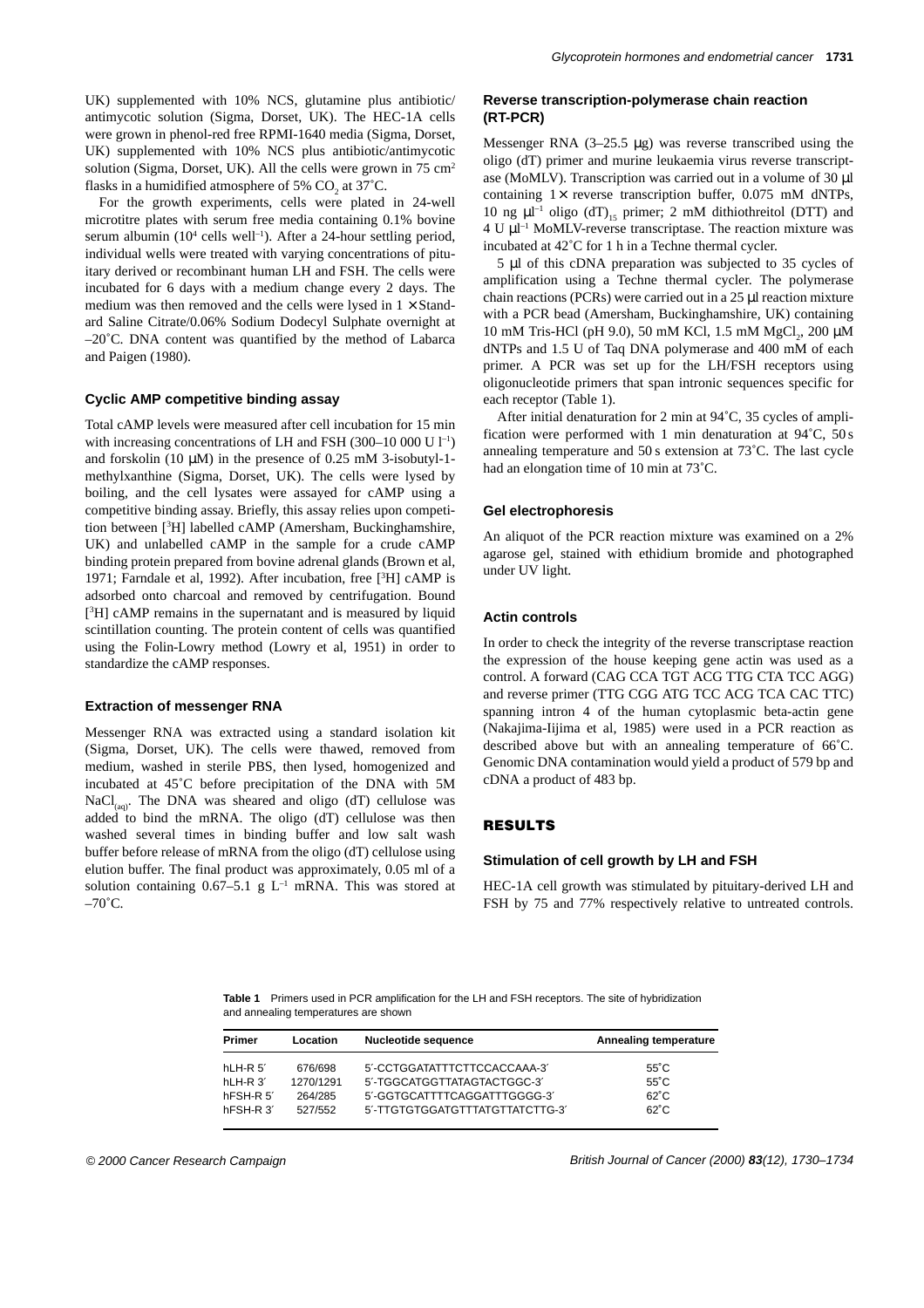<span id="page-2-0"></span>

**Figure 1** Effect of varying concentrations of rhLH (**A**) and rhFSH (**B**) on the growth of endometrial cancer cell line HEC-1A in phenol red-free media over 6 days of treatment. Cells grown in 10% NCS were used as positive controls. All results are expressed as a percentage of non-treated controls. Each determination was performed in 15 replicates; bars represent standard error of the mean. The asterisk shows statistical significance ( $P < 0.05$ )

HEC-1A cell growth also increased in a concentration dependent manner when exposed to rhLH (100–300 U  $L^{-1}$ ) and rhFSH (300–1000 U  $L^{-1}$ ) with maximum increases of 62% and 50%, respectively. This is comparable to the effect of 10% NCS, in the presence of which cell numbers were stimulated relative to untreated controls by 76% and 68% (Figure 1).

The growth of Ishikawa cells was stimulated by pituitaryderived LH by 50%. Ishikawa cells also increased in culture in a dose-dependent manner when exposed to rhLH with a maximum increase of 67% at 1000 U  $L^{-1}$ . This is comparable to the effect of 10% NCS which stimulated an 85% increase (Figure 2). However, no growth effect was seen with rhFSH.

### **Second messenger activity**

Control cell lines 293L and 293F show a rise in cAMP production following stimulation with varying concentrations of LH and FSH respectively [\(Figure 3\).](#page-3-0) By contrast, cAMP production did not increase in response to LH and FSH in either endometrial cancer cell line. All cell lines showed a dramatic increase in cytoplasmic cAMP ( $> 10000$  U L<sup>-1</sup>) when exposed to 10  $\mu$ M forskolin (results not shown).



**Figure 2** Effect of varying concentrations of rhLH (**A**) and rhFSH (**B**) on the growth of endometrial cancer cell line Ishikawa in phenol red-free media over 6 days of treatment. Cells grown in 10% NCS were used as positive controls. All results are expressed as a percentage of non-treated controls. Each determination was performed in 15 replicates, bars represent Standard Error. The asterisk shows statistical significance  $(P < 0.05)$ 

#### **Expression of hLH receptor**

The positive control yielded the expected size band (616 bp). The hLH receptor was expressed by the endometrial cancer cell line Ishikawa but not by HEC-1A [\(Figure 4\).](#page-3-0) However, this band was not consistently seen in repeat experiments.

## **Expression of the hFSH receptor**

The positive control yielded the expected size band (289 bp). The hFSH receptor was not expressed by HEC-1A or Ishikawa [\(Figure 5\).](#page-3-0)

# **DISCUSSION**

Endometrial cancer responds to treatment with GnRHa. Some 28% of postmenopausal women with recurrent endometrial cancer showed clinical improvement with monthly depot injections of GnRH analogues; long-term survival was 44% [\(Jeyarajah et al,](#page-4-0) [1996\).](#page-4-0) The mechanism of this action is not understood. It has been suggested that GnRH analogues have a direct antitumour effect on endometrial cancer cells but there is no direct effect of GnRH analogues on endometrial cancer cell growth in vitro [\(Chatzaki](#page-4-0)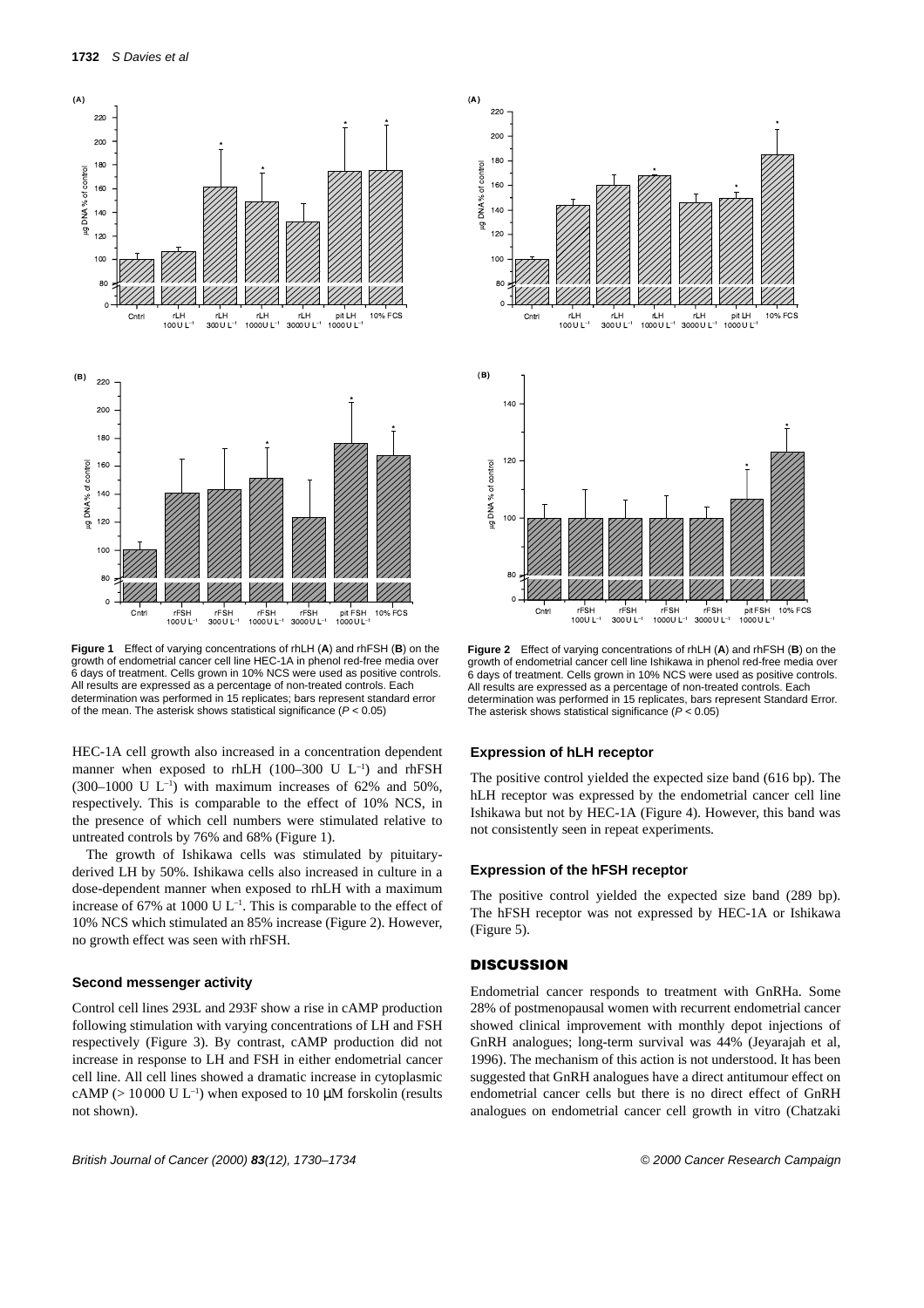<span id="page-3-0"></span>

**Figure 3** (**A**) Cyclic AMP production by the gonadotrophin receptor-positive 293 cells and the endometrial cancer cell lines HEC-1A and Ishikawa in response to varying concentrations of LH (300–10000 U L–1). (**B**) Cyclic AMP production by the gonadotrophin receptor-positive 293 cells and the endometrial cancer cell lines HEC-1A and Ishikawa in response to varying concentrations of FSH (300–10000 U L–1)



**Figure 4** PCR amplification of the hLH receptor. The PCR products were analysed by agarose gel electrophoresis and visualized by ethidium bromide staining under UV light. M, 100 bp DNA ladder. Lane 1 derived from a PCR reaction in the absence of DNA. The PCR products from testis cDNA (Lane 2), HEC-1A cDNA (Lane 3) and Ishikawa cDNA (Lane 4) are presented. The predicted 616 bp band can be seen in the endometrial cancer cDNA for Ishikawa but not for HEC-1A

[et al, 1996\).](#page-4-0) [Imai et al \(1994\)](#page-4-0) described GnRH receptor mRNA expression in the human endometrium but this could not be confirmed by other studies on normal or malignant endometrium [\(Chatzaki et al, 1996\).](#page-4-0) 



**Figure 5** PCR amplification of the hFSH receptor. The PCR products were analysed by agarose gel electrophoresis and visualized by ethidium bromide staining under UV light. M, 100 bp DNA ladder. Lane 1 derived from PCR reaction in the absence of DNA. The PCR products from testis cDNA (Lane 2), HEC-1A cDNA (Lane 3) and Ishikawa cDNA (Lane 4) are presented. The predicted 289 bp size band cannot be detected in the endometrial cancer cDNA for HEC-1A or Ishikawa

GnRH analogues are widely used in cancer treatment: for example, they have been administered to postmenopausal women with locally advanced or metastatic breast cancer. The most notable endocrine change found in postmenopausal women treated with such analogues is a reduction in plasma LH and FSH concentrations. [Dowsett et al \(1988\)](#page-4-0) reported that the mean serum LH level fell progressively to 8.2% of the pre-treatment value after 4 weeks of treatment and thereafter ranged between 5.5–6.2% of the pre-treatment level; the mean serum FSH level fell to 8.6% of the pre-treatment value after 3 weeks and thereafter ranged between 7.5–9.5% of the pre-treatment value. Similarly, in endometrial cancer patients treated with a GnRH analogue, gonadotrophin levels were suppressed within the first 2 months of use [\(Jeyarajah](#page-4-0) [et al, 1996\).](#page-4-0)

Given that there is no functional GnRH receptor in normal or malignant endometrium [\(Chatzaki et al, 1996\),](#page-4-0) it was reasonable to assume that endometrial cancer may be associated with gonadotrophin receptor expression. Growth may be retarded by the profound and sustained suppression of the high postmenopausal gonadotrophin levels which occurs with GnRH analogue treatment. In this study, we show that growth of HEC-1A was stimulated by the addition of recombinant LH and to a lesser extent by FSH [\(Figure 1\).](#page-2-0) Ishikawa cells also increased in culture in a dose-dependent manner when exposed to rhLH but not rhFSH [\(Figure 2\).](#page-2-0) [Simon et al \(1983\)](#page-4-0) have demonstrated that LH and FSH stimulated the growth of cell lines derived from malignant epithelial tumours and thus this study is in agreement. However, they went on to demonstrate gonadotrophin receptor mRNA expression by benign and malignant human epithelial lesions. However, at best we were able to demonstrate an intermittent expression of LH receptor but not FSH receptor mRNA (Figures 4 and 5). Nevertheless, [Lin et al \(1994\)](#page-4-0) have also demonstrated LH receptor mRNA expression by endometrial cancer cell lines.

Despite this, it is not clear how gonadotrophin receptor activation can regulate cell growth. LH and FSH normally act via cAMP. In this study, these hormones did not elicit cAMP production in HEC-1A or Ishikawa cells (Figure 3) although they did stimulate cell growth [\(Figures 1 and 2\)](#page-2-0). Though we were unable to show a classical cAMP second messenger response to LH and FSH, it is